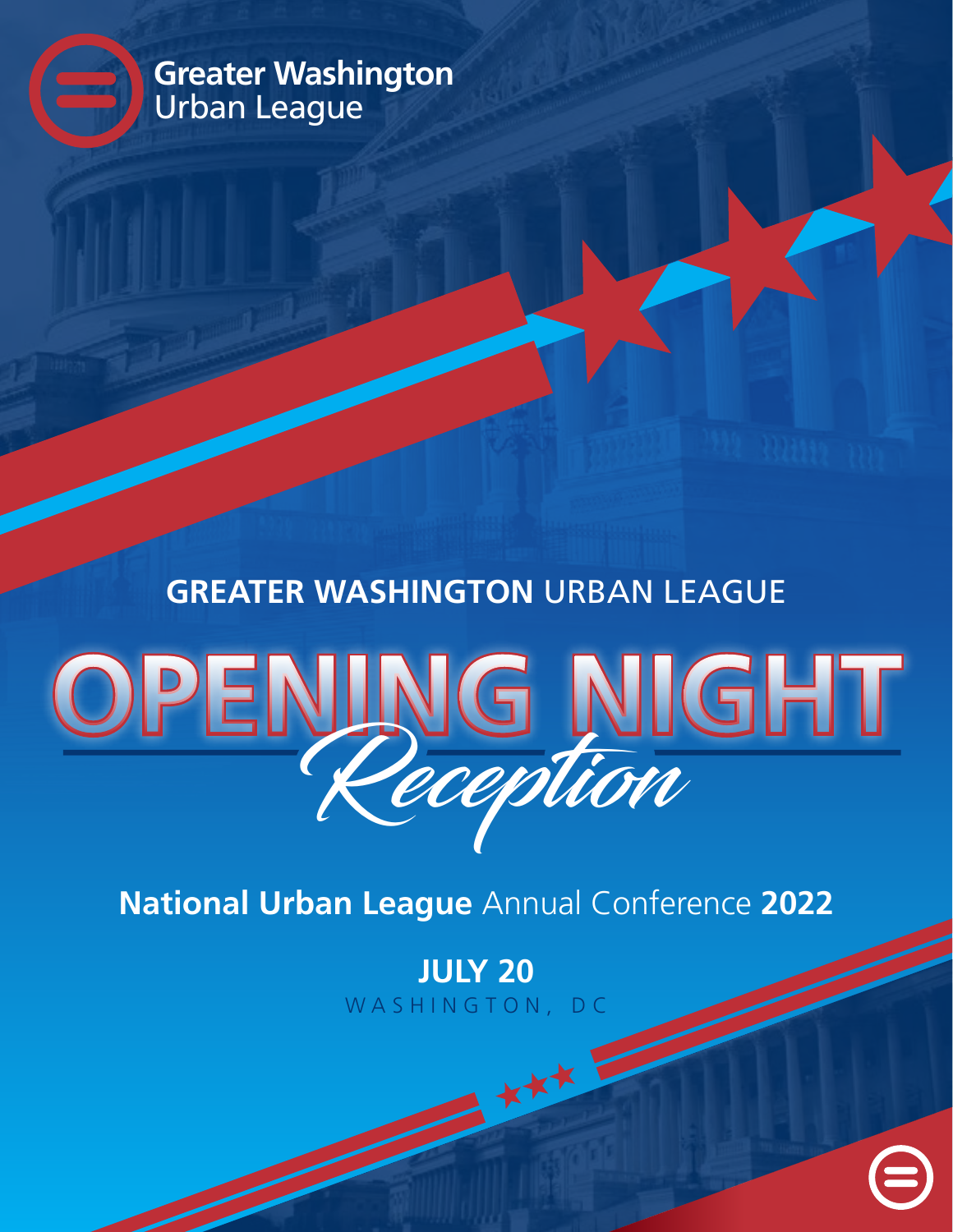the Urban League celebrates DC

## National Urban League Annual Conference Opening Night Reception

Reception

The Greater Washington Urban League will be hosting the opening reception  $-$  one of the most anticipated components of the NUL Conference. Attendees will enjoy the best that DC has to offer, including live music and culinary delights.

Sponsors will have an opportunity to exchange ideas with other corporate partners, gain insights from thought leaders, and network with like-minded executives, policy makers, and civil rights activists.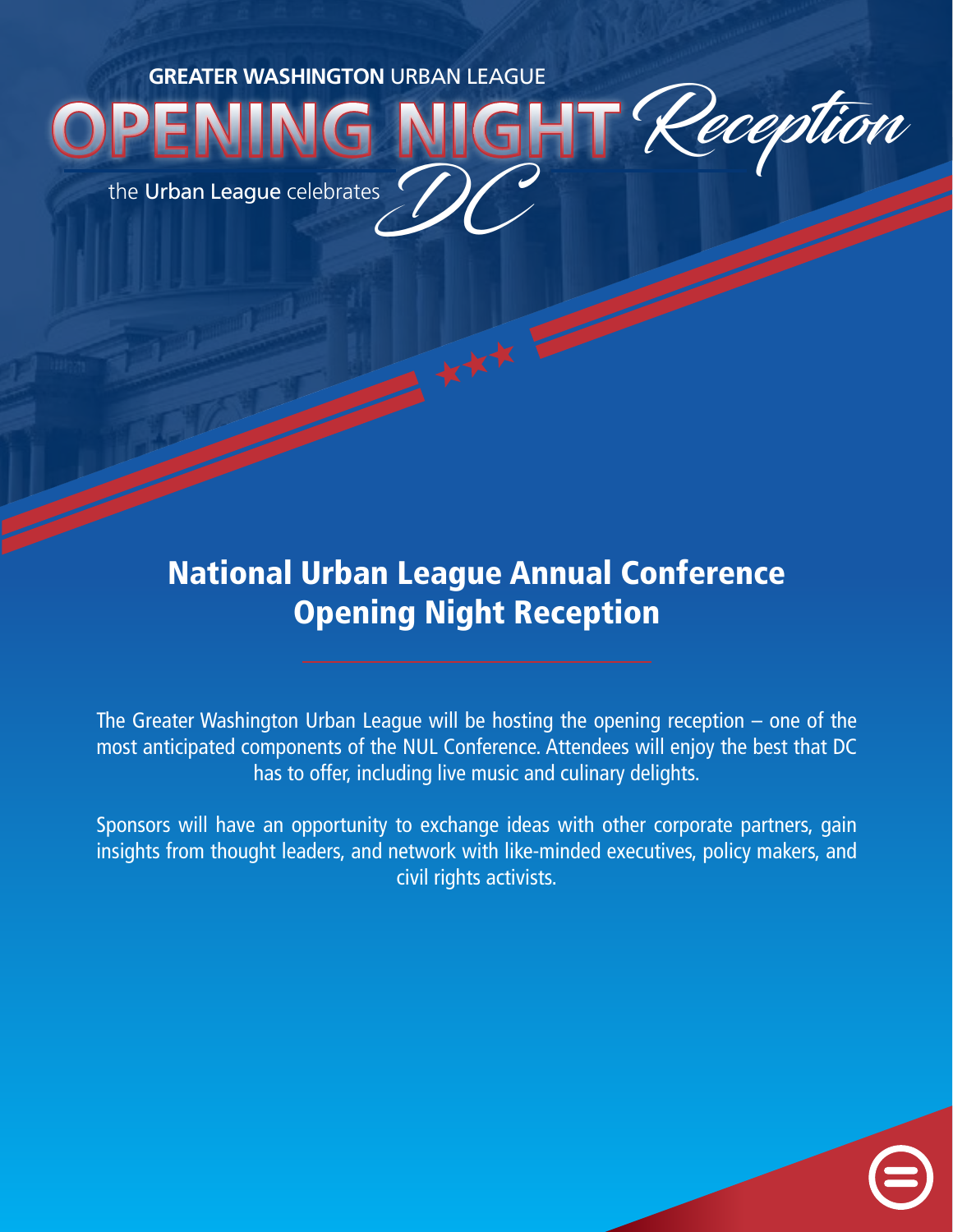IGHT Reception

**National Urban League** Annual Conference **2022**

## ABOUT GWUL

The Greater Washington Urban League (GWUL) is on a mission to bolster the economic and political power of Black and marginalized populations. We work tirelessly to achieve a racially equitable DC Metropolitan area and aim to ensure all Greater Washington regional residents benefit from the rewards of full citizenship.

Since 1938, the League has touched more than five million lives. We stand on society's front lines, serving as both a safety net and facilitator of opportunity in Washington, D.C., Montgomery County, and Prince George's County, Maryland.

As one of the regions' longest-standing civil rights organizations, GWUL continues to carve a distinct path towards justice and equity by putting families first and focusing on the needs of children, the elderly, and everyone in between.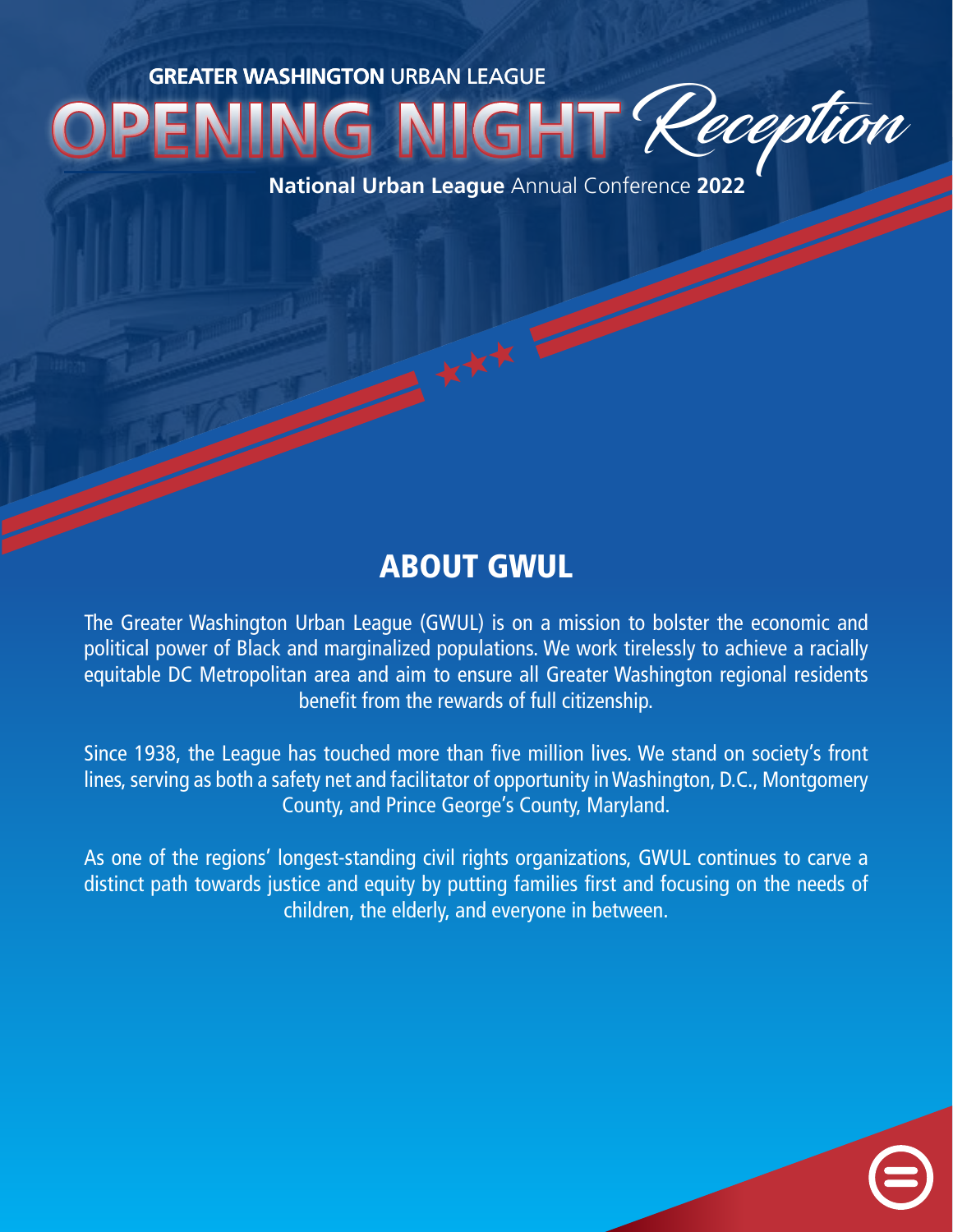Reception **SF** 

**National Urban League** Annual Conference **2022**

| <b>SPONSORSHIP BENEFITS</b><br><b>MATRIX</b>                                      | <b>LEADER</b><br>\$100,000 | <b>ADVOCATE</b><br>\$50,000 | <b>CHAMPION</b><br>\$25,000 | <b>PARTNER</b><br>\$10,000 | <b>FRIEND</b><br>\$5,000 |
|-----------------------------------------------------------------------------------|----------------------------|-----------------------------|-----------------------------|----------------------------|--------------------------|
| Marketplace Registration Fee                                                      |                            |                             |                             |                            |                          |
| Step & Repeat branding                                                            |                            | --                          | $-$                         | --                         |                          |
| Full conference registrations (2)                                                 |                            | --                          | $-$                         |                            | --                       |
| 2-minute remarks/video at the VIP<br>reception                                    |                            |                             |                             |                            |                          |
| VIP reception signage +<br>acknowledgement                                        |                            |                             |                             |                            |                          |
| Picture with VIP guest artist                                                     |                            |                             |                             |                            |                          |
| Video clip or remarks (60-second<br>max) included in general reception            |                            |                             |                             |                            |                          |
| One (1) branded item for VIP swag<br>bag                                          |                            |                             |                             |                            |                          |
| Promotion through all social media<br>channels (FB, IG, Twitter)                  |                            |                             |                             |                            |                          |
| Standard event signage and<br>acknowledgement                                     |                            |                             |                             |                            |                          |
| Logo placement on GWUL website                                                    |                            |                             |                             |                            |                          |
| Name and logo placement<br>on email advertising materials<br>promoting conference |                            |                             |                             |                            |                          |
| Digital booklet advertisement                                                     | Full page,<br>prominent    | Full page                   | Half page                   | Quarter page               | Logo                     |
| VIP reception access                                                              | 10 tickets                 | 8 tickets                   | 6 tickets                   | 4 tickets                  | 2 tickets                |
| General reception access                                                          | 20 tickets                 | 15 tickets                  | 10 tickets                  | 8 tickets                  | 6 tickets                |